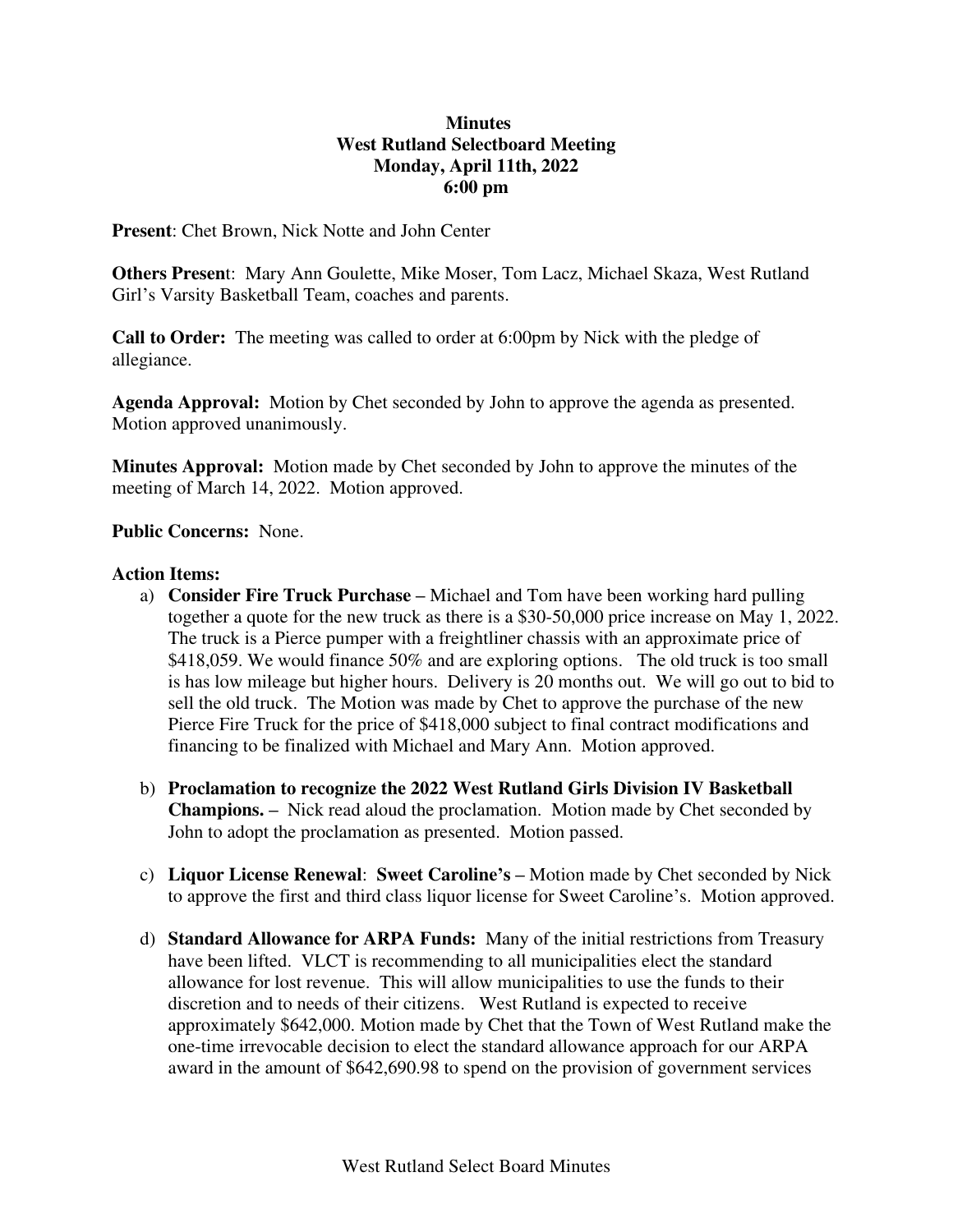throughout the period of performance of the grant. Seconded by John. Motion approved unanimously.

- **e) Approve Emergency Mutual Aid Agreement for the Public Works This agreement** is similar to last years and is between the RRPC and area municipalities to be able to request and received aid. Motion made by Chet seconded by John to adopt the 2022 Mutual Aid Agreement for Public Works Departments. Motion approved
- **f) Approve LEMP** The plan is similar to last year with some updates on contact information. The Local Emergency Management Plan is part of the Vermont Emergency Management requirements. Motion made by John seconded by Chet to adopt the 2022 LEMP Plan. Motion approved unanimously.
- **g) Adopt NIMS** Motion made by Chet seconded by John to adopt NIMS National Incident Management System and have Mary Ann Goulette sign the document. Motion approved.
- h) **Amendment to Traffic Ordinance: Pleasant Street Speed Limit** John Center asked to amendment the speed limit to 35 from 25. In the last two weeks, there have been 4 issues of cars illegally passing. 25 is too slow and it is creating a safety hazard. It's very difficult to travel at such a low speed when traveling up the hill. The speed limit of 35 has been in place for 30+ years and there is no safety issue. Motion made by John seconded by Chet to amend the speed limit on Pleasant Street back to 35 mph. Seconded by Chet Motion approved.

## **Discussion Items:**

- **a) Town Manager Report** Mary Ann and Steve are working on some recreation area improvements such as a putting green and skateboard park. The baseball/softball season is in full swing.
- b) **Class 2 Paving Grant –** Mary Ann suggests we submit a grant for the paving of one mile of Whipple Hollow Road. The cost to reclaim and pave is approximately \$281,000. We are responsible for 20%. The are a number of other roads that need work plus the Class 1 roads need to be crack sealed.

## **Board Member Concerns:**

Chet – A resident on Fairview inquired about the hedge on the corner of Clarendon Avenue. Mary Ann and Frank have inspected this issue a number of times and find there are no sight issues with the hedge. Where did the donation from Bernie Rogers go? Mary Ann said we ordered signage and items for the highway garage. Where does the ticket revenue go? Mary Ann said its posted to the ordinance/fines revenue account. Do we post a Selectboard vacancy? We will post a vacancy after the election if there is an open seat. The selectboard will solicit letters of interest and appoint a candidate. Steve Czachor – was recognized at the December, 2021 meeting for his 35 years of service as Town Forest Fire Warden.

John inquired about a ditching grant that the town of Ira was working on. Mary Ann said it was the Better Roads Grant and Grants in Aid that funds this work. We currently have these grants